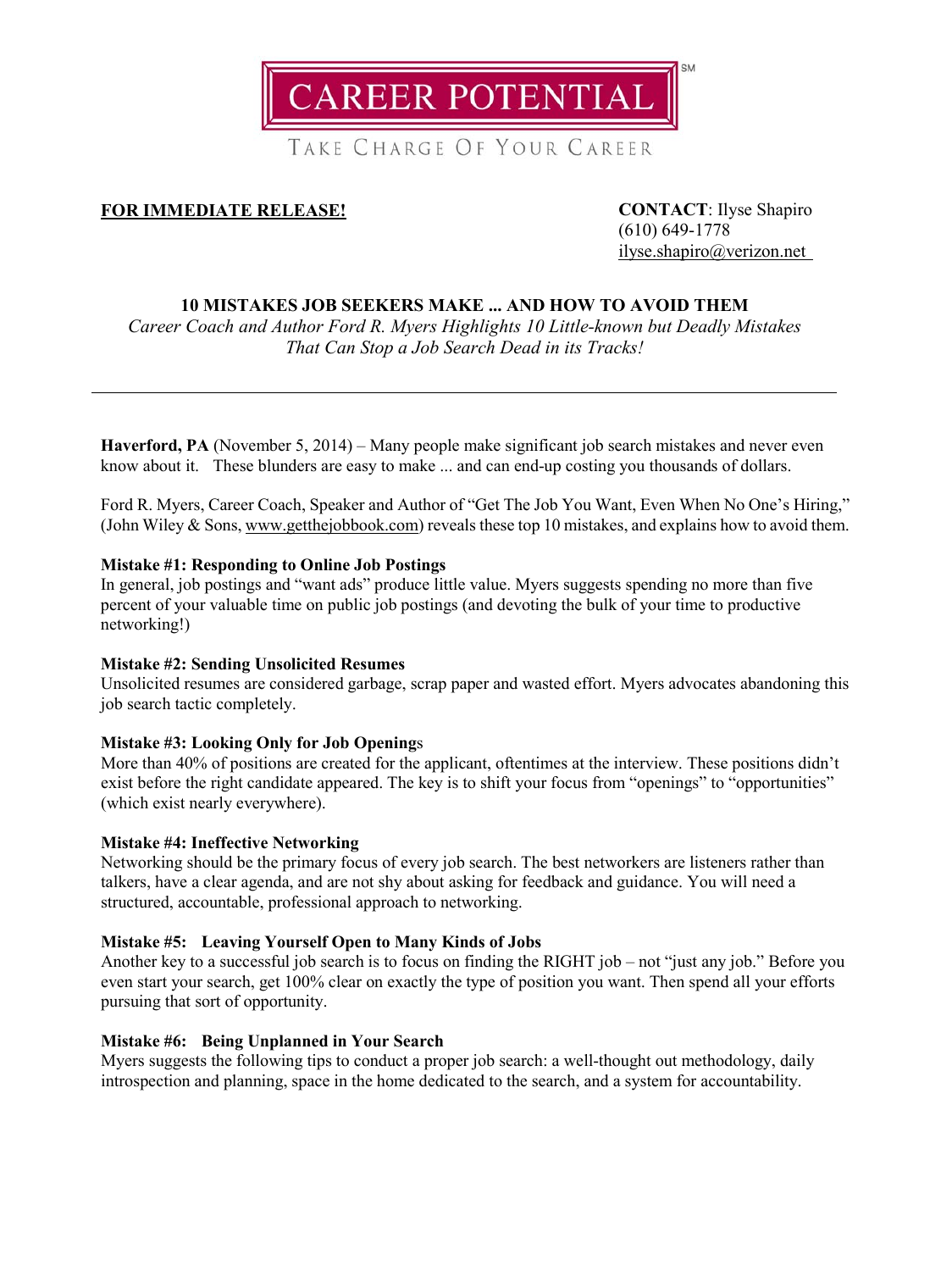#### **Mistake #7: Doing it Alone**

Career coaches provide objective guidance, help you "think outside the box,"and provide a proven system for job search success. Many offer excellent advice on salary negotiations – often exceeding the job seeker's expectations. There are many kinds of career support, at various levels of investment. By all means, do get help in the search.

#### **Mistake #8: Letting Others Control Your Job Search**

Myers suggests working with a small selection of professional recruiters – they can serve an important role in your search. But you'll need to maintain control over the whole process. For example, don't let recruiters alter your resume without your permission.

#### **Mistake #9: Not Preparing Well Enough for Job Interviews**

All job interviews are comprised of five basic elements: articulating your value, conveying your knowledge of the company, asking intelligent questions, negotiating compensation, and following-up. Be sure to do extensive research on the company and the interviewer beforehand.

#### **Mistake #10: Not Knowing Your Market Value**

You must research and assess your value in the marketplace before you attend a single interview. The time to talk money is when the employer has made it clear that you are their top candidate, and after they make an offer.

"It is very easy for even the savviest of job seekers to make these mistakes. By learning how to navigate these potential pitfalls from the outset, your job search will be more productive and yield more positive results," adds Myers.

For more information and other useful tips for achieving career success, visit [http://www.getthejobbook.com.](http://www.getthejobbook.com/)

#### ########

**Copyright © 2015, Career Potential, LLC. All Rights Reserved. Permission to Reprint:** This article may be reprinted, provided it includes the following attribution: Reprinted by permission of Ford R. Myers, a nationally-known Career Coach and author of "Get The Job You Want, Even When No One's Hiring." Download your free bonuses now at [http://www.careerbookbonuses.com.](http://www.careerbookbonuses.com/)

#### ########

**CONTACT**: Ilyse Shapiro, *ilyse.shapiro@verizon.net,* (610) 642-7427 (PA); or Ford R. Myers, [contact@careerpotential.com;](mailto:contact@careerpotential.com) (610) 649-1778 (PA), o[r http://www.careerpotential.com.](http://www.careerpotential.com/)

**PHOTO LINKS**: A headshot of Ford R. Myers and an image of the GET THE JOB book cover can be downloaded at the bottom of[: http://www.getthejobbook.com/ford-myers-media/.](http://www.getthejobbook.com/ford-myers-media/) 

**ABOUT**: Ford R. Myers is President of Career Potential, LLC. His firm helps clients take charge of their careers, create the work they love, and earn what they deserve! Ford has held senior consulting positions at three of the nation's largest career service firms. His articles and interviews have appeared in many national magazines and newspapers, and he has conducted presentations at numerous companies, associations and universities. In addition, Ford has been a